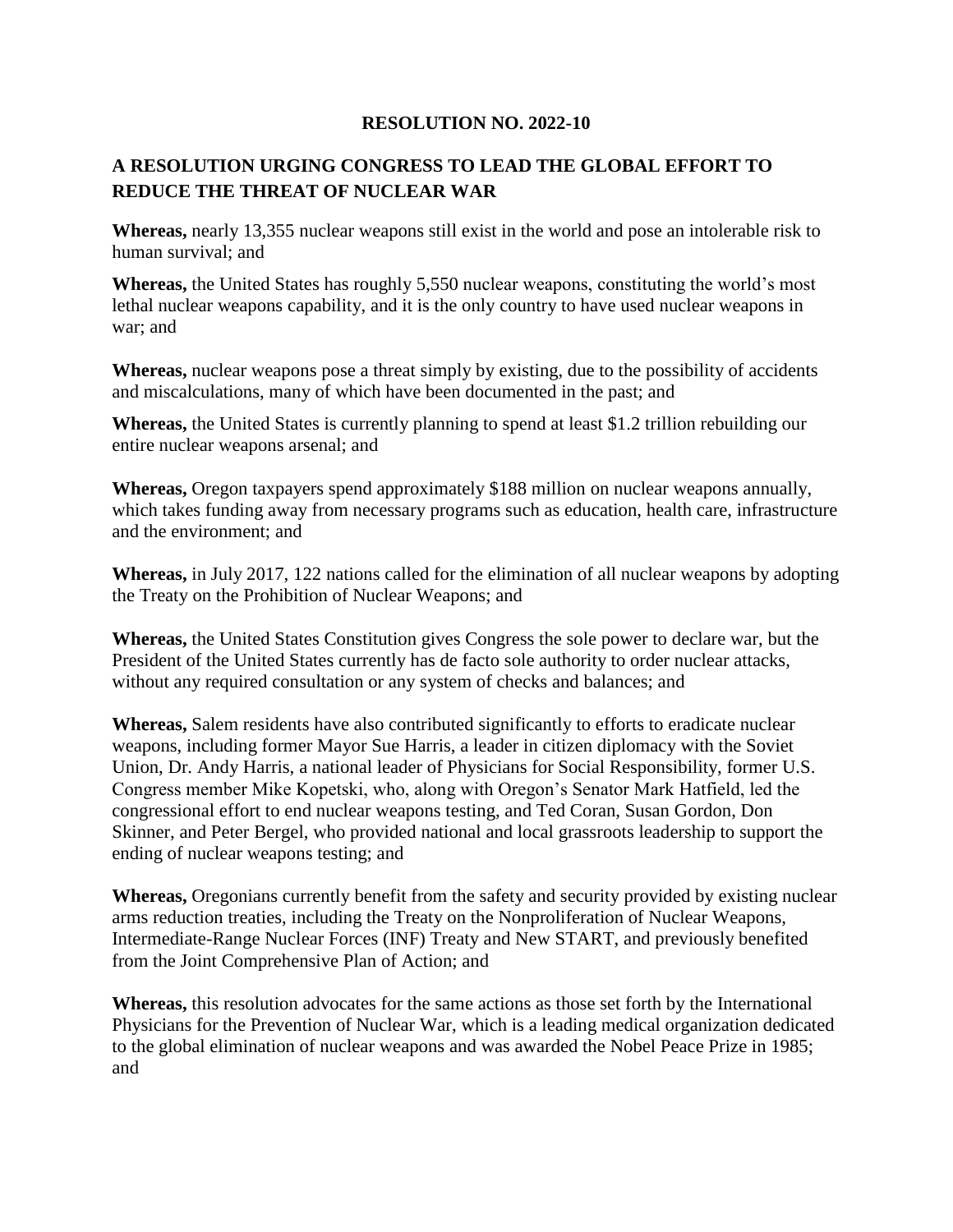**Whereas,** members of Oregon's Congressional Delegation, including Senators Ron Wyden and Jeff Merkley and Representatives Earl Blumenauer, Peter DeFazio and Suzanne Bonamici, are leaders in Congress on nuclear disarmament and have cosponsored legislation to end nuclear first strike capability, reduce spending on nuclear weapons and support the INF treaty; and

**Whereas,** plutonium for the bomb the United States dropped on Nagasaki was produced at the Hanford Nuclear Reservation, a site on the banks of the Columbia River in the state of Washington that displaced area residents, affected the health of "Downwinders" and caused sacred sites, villages and fishing areas of Native American tribes to be lost; and

**Whereas,** the Hanford Site, upriver from Oregon, remains the most toxic contamination site in the Western Hemisphere, a nuclear sacrifice zone that threatens the health and environment of our region; and

**Whereas,** the Marshall Islands were the site of 67 nuclear weapons tests by the United States during the Cold War, and Oregon currently has one of the largest populations of Marshall Islanders in the nation, many of whom continue to suffer health consequences from their home being used as a nuclear sacrifice zone; and

**Whereas,** the service and suffering of all atomic veterans was acknowledged by the State of Oregon in 2005 with the designation of July 16 every year as Atomic Veterans Day, and in 2017 with the designation of Interstate 5 between Salem and Albany as Atomic Veterans Memorial Highway; and

**Whereas,** Oregon has been home to many courageous people who have dedicated their lives to the eradication of nuclear weapons, including Hiroshima survivor Dr. Hideko Tamura Snider of Medford, Hanford cleanup advocate and Yakama Nation Elder Russell Jim, Nobel Peace Prize recipient Linus Pauling, Hanford "Downwinder" Pat Hoover of Eugene and Carol Urner, who organized the first Hiroshima commemoration in Portland in 1962; and

**Whereas**, nuclear weapons-related mining, milling, production, testing, storage and use disproportionately affect communities of color, indigenous peoples and women, and adequate compensation has not been made for the environmental and health consequences of nuclear weapons activities pursued by the federal government during the 50 years of the Cold War, most often on Native American land; and

**Whereas**, in order to survive climate change and pursue social justice, we will need our brightest scientific minds and limited resources to no longer be squandered on weapons, because as the climate crisis increases stress on communities around the world and intensifies the likelihood of conflict, the potential for nuclear war will grow; and

**Whereas,** a single nuclear detonation could cause hundreds of thousands of immediate fatalities, hundreds of thousands of injuries and illnesses from radiation and devastating effects on agricultural land and natural resources for decades; and

**Whereas,** Oregonians have the human right to live a life free from nuclear contamination and the